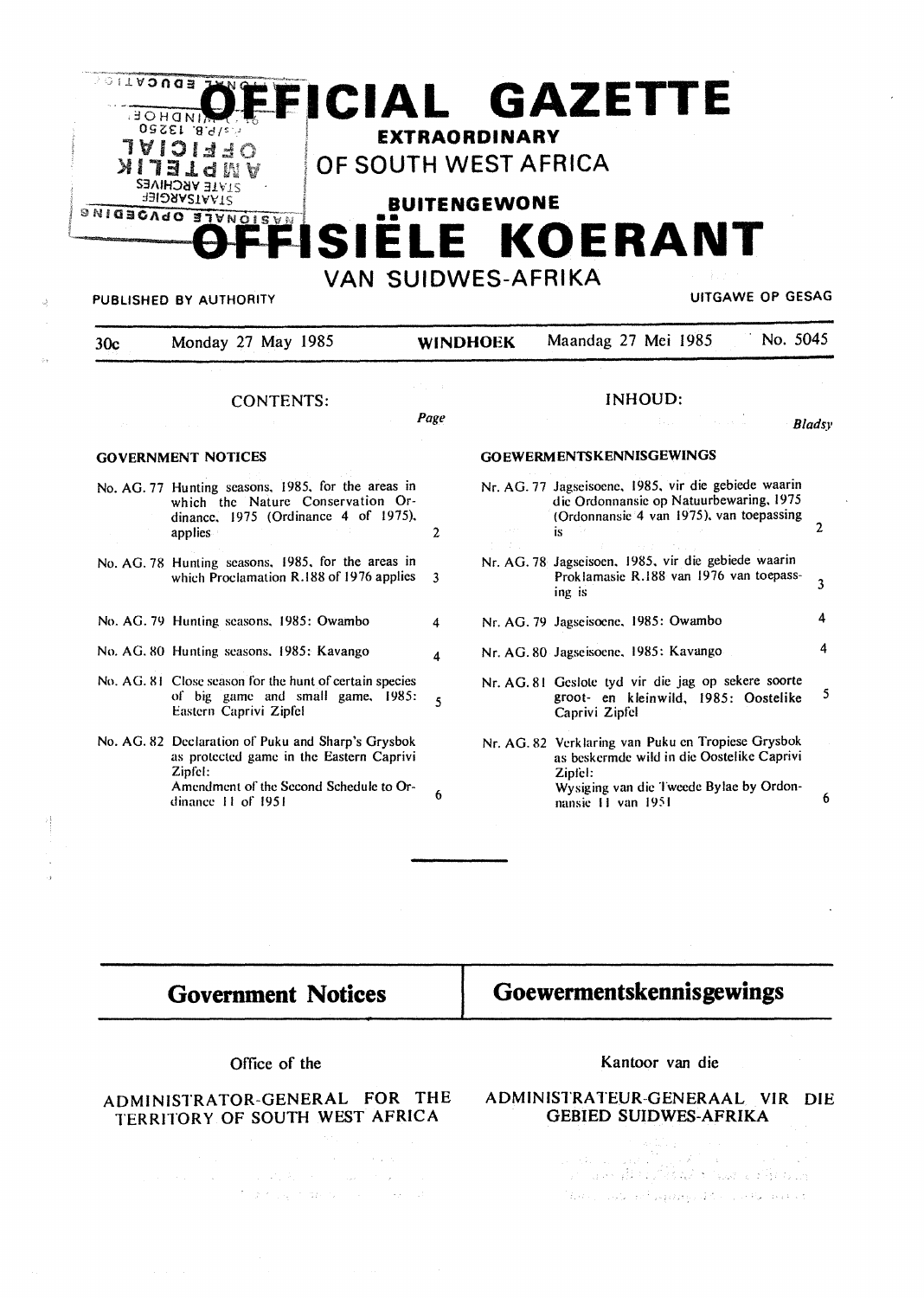DEPARTMENT OF AGRICULTURE AND NATURE CONSERVATION

No. AG. 77 1985

## HUNTING SEASONS. 1985. FOR THE AREAS IN WHICH THE NATURE CONSER-VATION ORDINANCE. 1975 (ORDINANCE 4 OF 1975). APPLIES

It is hereby made known in terms of section 25(2) of the Nature Conservation Ordinance. 1975 ( Ordinance 4 of 1975). that the Administrator-General has -

(a) under section  $25(1)(a)$  of the said Ordinance -

- (i) determined the period from 31 May 1985 up to and including 31 July 1985 as the hunting season during which game mentioned in Schedule 5 to the said Ordinance (huntable game) may be hunted in terms of section 30. but subject to the other provisions. of the said Ordinance:
- (ii) determined the period from I August 1985 up to and including 30 September 1985 as the hunting season during which game mentioned in Schedule 6 to the said Ordinance (huntable game birds) may be hunted in terms of section 32. but subject to the other provisions of the said Ordinance:
- (b) under section  $25(1)(c)$  deleted the names -

Francolins and Quails (Phasianidae); Button Quails (Turnicidac): and Ducks and Gees (Anatidae)

in Schedule 6 (huntable game birds) and added the names -

Kurrichane buttonquail (Turnix sylvatica): Common quail (Coturnix coturnix): Harlequin quail (Coturnix delagorguei): Crested francolin (Francolinus sephaena): Redbilled francolin (Francolinus adspersis); Swainson's francolin (Francolinus swainsonii): Orange River francolin (Francolinus levaillantoides): White faced duck (Dendrocygna viduata); Egyptian goose (Alopochen aegyptiacus): Cape teal (Anas capensis): Hottentot teal (Anas hottentota):

Redbilled teal (Anas erythrorhyncha); Turtle dove (Streptopelia capicola):

- DEPARTEMENT VAN LANDBOU EN NATUURBEWARING.
- Nr. AG. 77 1985

JAGSEISOENE. 1985. VIR DIE GEBIEDE WAARIN DIE ORDONNANSIE OP<br>NATUURBEWARING. 1975 NATUURBEWARING. !ORDONNANSIE 4 VAN 1975). VAN TOEPASSING IS

Hierby word ingevolgc artikel 25(2) van die Ordonnansie op Natuurbewaring. 1975 (Ordonnansie 4 van 1975). bckend gemaak dat die Administrateur-generaal -

- (a) kragtens artikel 25( I )(a) van genoemde Ordonnansie
	- Ii) die tydpcrk van 31 Mei 1985 tot en met 31 Julie 1985 bcpaal het as die jagseisoen waartydens wild genoem in Bylae 5 by genoemde Ordonnansie (jagbare wild) ingevolge artikel 30. maar behoudens die ander bepalings van gcnoemde Ordonnansie. gejag mag word:
	- (ii) die tydperk vanaf I Augustus 1985 tot en met 30 September 1985 bcpaal het as die jagscisocn waartydcns wild genoem in Bylae 6 by genoemde Ordonnansie (jagbare wildvoëls) ingevolge artikel 32. maar behoudens die ander bepalings van genoemde Ordonnansie, gejag mag word:
- ( b) kragtens artikel 25( I )(c) die name -

Fisante en Kwartcls (Phasianidae): Kwarteltjies (Turnicidae): en Wilde eende en ganse (Anatidae)

in Bylae 6 (jagbare wildvoëls) geskrap en die name

Bosveld kwartel (Turnix sylvatica): Afrikaanse kwartcl (Coturnix coturnix): Bont kwartel (Corturnix delgorguei): Bospatrys (Francolinus sephaena); Rooibek fisant (Francolinus adspersis): Bosveld fisant (Francolinus swainsonii); Kalahari patrys ( Francolinus levaillantoides): Nonnetjie ccnd ( Dendrocygna viduata): Kolgans (Alopochen aegyptiacus); 'feelecndjie (Anas capensis): Gevlckte ecndjic (Anas hottentota): Rooibck cendjic (Anas erythororhyncha): Tortelduif (Strcptopelia capicola): Rooiborsduif (Strcptopclia senegalensis): Bosduif (Columba guinea):

93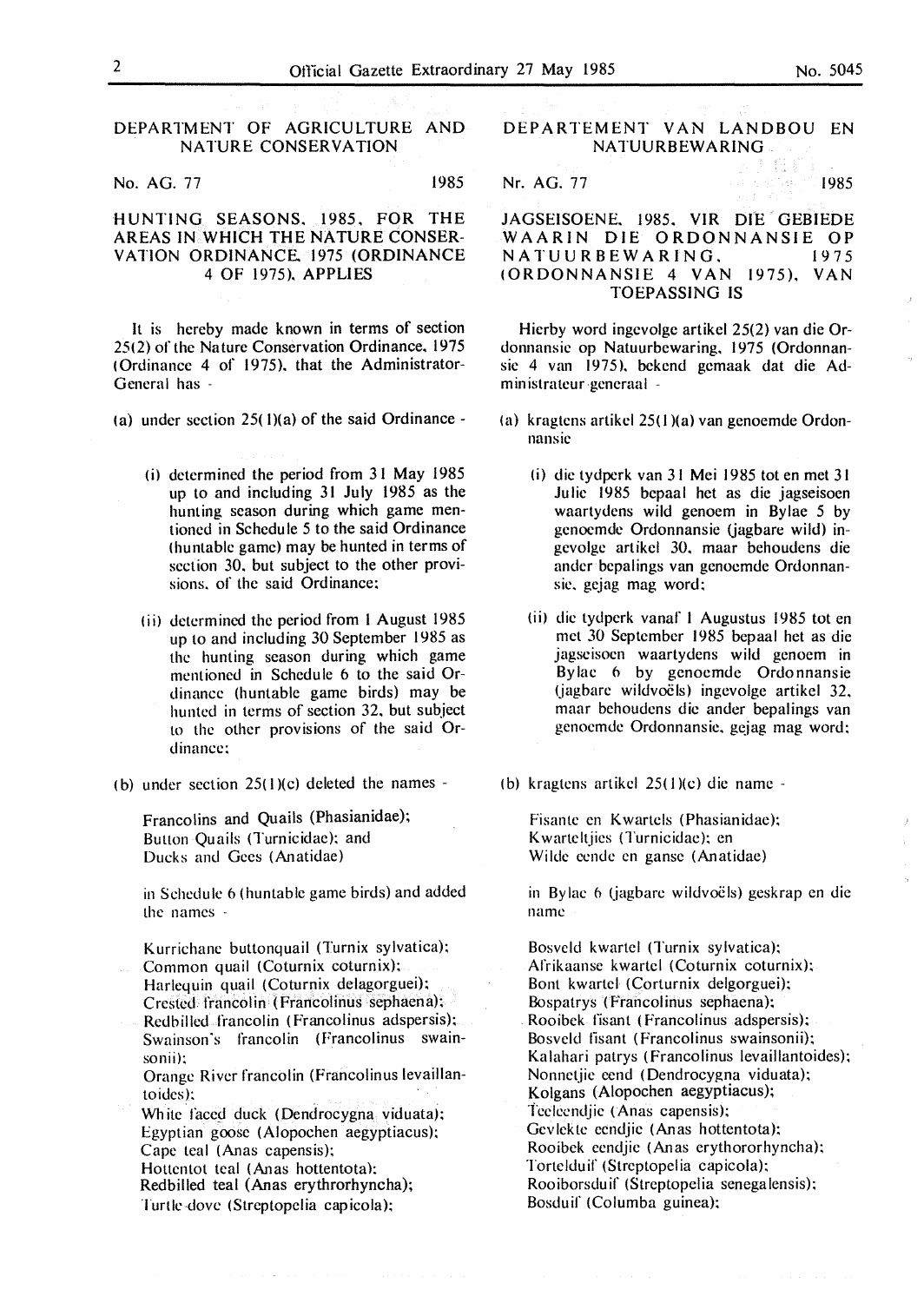Laughing dove (Streptopelia senegalensis): Rock pigeon (Columba guinea): Burchell's sandgrousc (Pterocles burchelli): and Doublebanded sandgrouse (Pterocles bicinc-

tus):

- to the said Schedule:
- (c) under section 25(3) of the said Ordinance. made the hunting seasons referred to in paragraph (a) and the deletion and adding referred to in paragraph (b), applicable to those parts of the Territory in which the said Ordinance is in force.

Gevlekte sandpatrys (Pterocles burchelli); en Dubbclband sandpatrys (Pterocles bicinctus)

toegevoeg het tot genoemde Bylae:

(c) kraglens arlikcl 25(3) van genoemde Ordonnansie die in paragraaf (a) bedoelde jagseisoene en die in paragraaf (b) bedoelde skrapping en toevoeging van toepassing gemaak hel op daardie gedeelte van die Gebied waar genoemde Ordonnansie geld.

## **DEPARTMENT OF AGRICULTURE AND NATURE CONSERVATION**

No. AG. 78 1985

 $\label{eq:1} \rho_{\rm{out}} = \gamma^2 \gamma^2 \gamma^2,$  $1.2 f < 1.0$ 

# HUNTING SEASON. 1985. FOR THE AREAS IN WHICH PROCLAMATION R.188 OF 1976 APPLIES

It is hereby made known in terms of section 11 ( 3) of the Nature Conservation in Certain Native Areas in South West Africa Proclamation. 1976 <Proclamation R.188 of 1976). that the Administrator-General has -

- (a) under section 11(2) (a) of the said Proclamation for the year 1985 varied the hunting season referred to in section  $11(1)(a)$  of the said Proclamation. during which game mentioned in Annexure 3 to the said Proclamation (hunlablc game) may be hunted in accordance with the provisions of the said Proclamation to the period from 31 May 1985 up to and including 31 July 1985:
- <b) under section 11(4) of the said Proclamation made the variation to the said hunting season referred to in paragraph (a) applicable throughout those areas of the Territory in which the said Proclamation is in force.

## DEPARTEMENT VAN LANDBOU EN **NATUURBEWARING**

Nr. AG. 78 1985

## JAGSEISOEN. 1985. VIR DIE GEBIEDE WAARIN PROKLAMASIE R.188 VAN 1976 VAN TOEPASSING IS

Hierby word ingevolge artikel 11(3) van die Prok lamasie op Natuurbewaring in sekere Naturellegebiede in Suidwes-Afrika. 1976 (Proklamasie R.188 van 1976). bekend gemaak dat die Administrateur-generaal -

- (a) kragtens artikel I 1(2)(a) van genoemde Proklamasie vir die jaar 1985 die jagseisoen in artikel 11(1)(a) van genoemde Proklamasie bedocl waartydens wild genoem in Aanhangsel 3 by genoemde Proklamsie (jagbare wild) ooreenkomstig die bepalings van genoemde Proklamasie gejag mag word, verander het na die tydperk vanaf 31 Mei 1985 tot en met 3 I Julie 1985:
- (b) kragtens artikel 11(4) van genoemde Proklamasie die in paragraaf (a) bedoelde verandering van die jagseisoen van toepassing gemaak het dwarsdeur daardie gedeeltes van die Gebied waarin genoemde Proklamasie geld.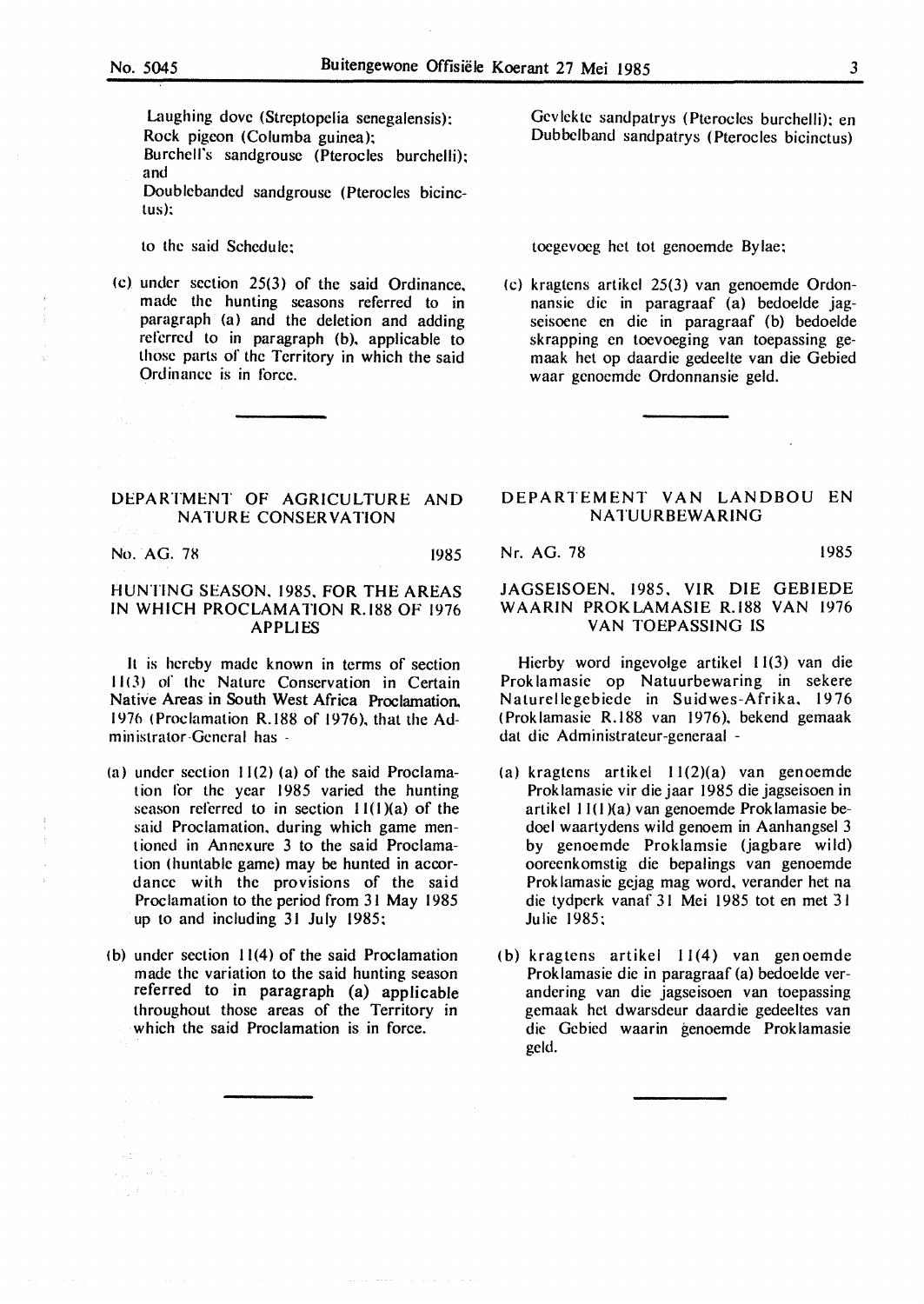## DEPARTMENT OF. AGRICULTURE AND NATURE CONSERVATION

No. AG. 79 1985

### HUNTING SEASONS. 1985: OWAMBO

of a series and the property

Under

- (a) section  $2(1)$  of the Owambo Nature Conservation Enactment. 1973 (Enactment 6 of 1973). I hereby determine -
	- (i) the period from 31 May 1985 up to and including 31 July 1985 as the hunting season during which game mentioned in Schedule 3 to the said Enactment (game) may be hunted in terms of the provisions or sections 5 and 6. but subject to the other provisions of the said Enactment:
	- (ii) the period from I August 1985 up to and including 30 September 1985 as the hunting season during which game mentioned in Schedule 4 to the said Enactment (game birds) may be hunted in terms of the provisons of sections 7 and 8, but subject to the other provisions of the said Enactment:
- (b) section 2(2) of the said Enactment I hereby make the hunting seasons referred to in paragraph (a) applicable to the whole of Owambo.

### W.A. VAN NIEKERK

Administrator General Windhoek, 9 May 1985

 $\label{eq:2} \left\{ \left\langle \psi_{\alpha} \right\rangle \right\} \leq \left\{ \left\langle \left( \left\langle \psi_{\alpha} \right\rangle \right) \right\rangle \right\} \leq \left\langle \left\langle \psi_{\alpha} \right\rangle \right\rangle \right\}$ .<br>Let de nach

a e partido de la c

DEPARTMENT OF AGRICULTURE AND NATURE CONSERVATION

不出 机二十号突 计条件控制设计器

No. AG. 80 1985

.<br>In a modella contra completa del contra contra del completa del contra del contra contra del contra del complet

# HUNTING SEASONS. 1985: KAVANGO

Under grad and Chat the superversion of the companies of

- (a) section 2( l)(a) of the Kavango Nature Conservation Act. 1974 (Act 4 of 1974). I hereby determine -
	- (i) the period from 31 May 1985 up to and including *3* I July 1985 as the hunting season during which game mentioned in Schedule 3 to the said Act (game) may be hunted in terms of the provisions of section 4. but subject to the other provisions of the said Act:

## DEPARTEMENT VAN LANDBOU EN NATUURBEWARING

Nr. AG. 79 1985

## JAGSEISOENE. 1985: **OWAMBO**

diamatod use allow

Kragtens -

- (a) artikcl 2(1) van die Owambo Natuurbewaringsmaatreel, 1973 (Maatreel 6 van 1973). bepaal ck hicrby - ·
	- ( i) die tydperk vanaf 3 I Mei 1985 tot en met 31 Julie 1985 as die jagseisoen waartydcns wild gcnocm in Bylae 3 by genoemde Maatreël (wild) ingevolge die bepalings van artikels 5 en 6 maar behoudens die ander bepalings van genoemde Maatreël, gejag kan word:
	- (ii) die tydpcrk vanaf I Augustus 1985 tot en met 30 September 1985 as die jagscisocn waartydens wild genocm in Bylae 4 by genoemde Maatreël (wildvoëls) ingevolge die bepalings .van artikcls 7 en. 8. maar behoudens die ander bcpalings. van genoemde Maatreël, gejag kan word:
- (b) artikel 2(2) van genoemde Maatreël maak ek hierby die in paragraaf (a) bcdoelde jagseisoene van toepassing ten opsigte van die hele Owambo. The maintain contract problems of the

光性 与中国运行中用的工作作用

### **W.A. VAN NIEKERK**

|  |  |                                                                                                                 | Administrateur generaal |
|--|--|-----------------------------------------------------------------------------------------------------------------|-------------------------|
|  |  | けっしょうしん 動画会の 石墨料 消遣者 風食 単活 生物                                                                                   |                         |
|  |  | jih da nga Palay <u>sa kasa sa sa na</u> yong pangayaya                                                         |                         |
|  |  | in the strength of a strength gas to gain and construction of the second second services of the second second s |                         |
|  |  | しんしょう しゅうきょう おおし しんしょう こうしょう アート・コンピュータ しんきょう しょうしゅうしゅう                                                         |                         |

DEPARTEMENT VAN LANDBOU EN **NATUURBEWARING** Server ាមទៅក្រុម ស្លុកផ្ទះ (ឆ្នាំ មាននេះយើនប្រើ

Nr. AG.  $80$ <sup>2</sup> 306  $\pm$  305  $\pm$  2004  $\pm$  300  $\pm$  1985

## JAGSEISOENE, 1985: KAVANGO

Mas, a Grand tup off is noturn (of) start

Kragtenspro lat departamente el su novidus

- (a) artikel 2( l.)(a) van die Kavango~wet *·9P*  Natuurbcwaring. 1974 (Wet 4 van· 1974), bcpaal ek h ierby -
	- (i) die tydperk vanaf 31 Mei 1985 tot en met 31 Julie 1985 as die jagseisoen waartydcns wild genoem in Bylae 3 by genocmde Wet (wild) ingevolge die bepalings van artikel 4, maar behoudens die ander bepalings van genoemde Wet, gcjag kan word: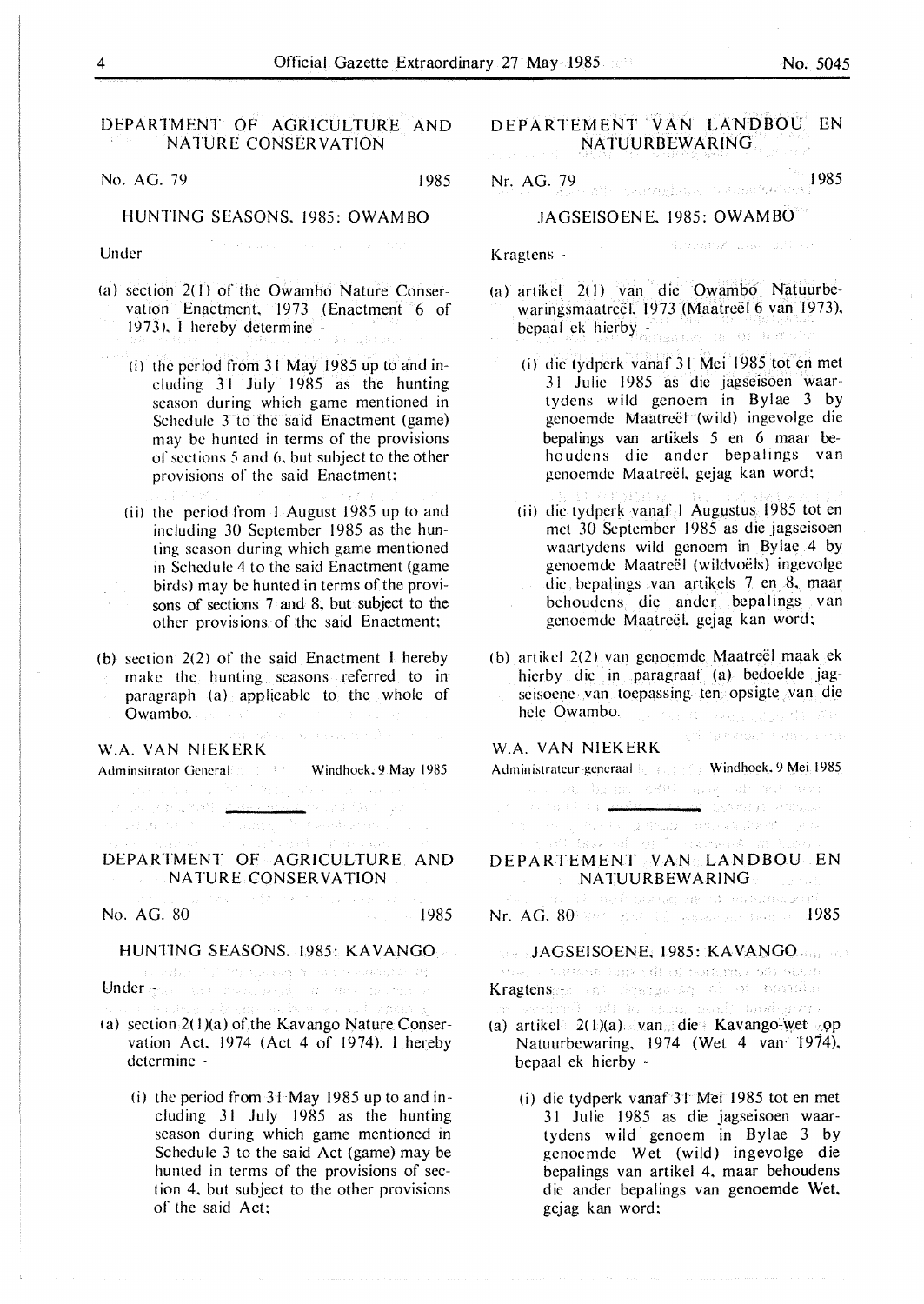- (ii) the period from I August 1985 up to and including 30 September 1985 as the hunting season during which game mentioned in Schedule 4 to the said Act (game birds) may be hunted in terms of the provisions of section 6. but subject to the other provisions of the said Act;
- (b) section  $2(3)$  of the said Act I hereby declare that the hunting seasons referred to in paragraph (a) shall be applicable to the whole of Kavango.

### **W.A. VAN NIEKERK**

Administrator General Windhoek, 9 May 1985

## DEPARTMENT OF AGRUCULTURE AND NATURE CONSERVATION

No. AG. 81 1985

CLOSE **SEASON FOR** THE **HUNT OF**  CERTAIN **SPECIES OF BIG GAME AND SMALL GAME.** 1985: **EASTERN CAPRIVI ZIPFEL** 

Under section  $5(1)(a)$  of the Game Preservation Ordinance. 19 51 (Ordinance 11 of 195 I). I hereby prescribe

- la) that the period from I August 1985 up to and including 30 May 1986 shall be the close season  $\rightarrow$  for the hunt, in terms of the provisions of sections 7 and 9. but subject to the other provisions of the said Ordinance, of the species of game mentioned in the First and Third Schedules to the said Ordinance, namely Bulfalo (Syncerus caffer). Gemsbuck (adult) (Oryx gazella). Hartebeest (Alcelaphus species). Kudu (Strepsiceros strepsiceros). Ostrich (Struthio australis). Sassaby (Damaliscus lunatus). Duiker (Silvicapra grimm ia ). Springbuck (Antidorcas marsupialis). Warthog (Phacochoerus aethiopicus). and Wildpig;
- (b) that the period from I October 1985 up to and including 31 July 1986 shall be the close  $s$ eason  $*$  for the hunt in terms of the provisions of section 9, but subject to the other provisions of the said Ordinance. of the species of small game mentioned in the Third Schedule to the said Ordinance, namely all varieties of wild duck and geese. all varieties of francolin species (otherwise known as pheasants and partridges). all varieties of the sand grouse (otherwise known as Namaqualand partridges). Guinea-fowl and all kinds of quails:
- (ii) die tydperk vanaf I Augustus 1985 tot en met 30 September 1985 as die jagseisoen waartydens wild genoem in Bylae 4 by genoemde Wet (wildevoels) ingevolge die bepalings van artikel 6, maar behoudens die ander bepalings van genoemde Wet. gejag kan word;
- (b) artikel 2(3) van genoemde Wet, verklaar ek hierby dat die in paragraaf (a) bedoelde jagseisoene van toepassing is in die hele Kavango.

### **W.A. VAN NIEKERK**

Administrateur-generaal Windhoek, 9 Mei 1985

## **DEPARTEMENT VAN LANDBOU EN NATUURBEWARING**

#### Nr. AG. 81 1985

## GESLOTE **TYD VIR DIE JAG OP SEKERE**  SOORTE **GROOT- EN KLEINWILD.** 1985: **OOSTELIKE CAPRIVI ZIPFEL**

Kragtens artikel 5( I )(a) van die Ordonnansie op Wildbeskerming 1951 (Ordonnansie l l van 1951) skryf ck hierby voor -

- ( a) dat die tydperk vanaf I Augustus 1985 tot en met 30 Mei 1986 die geslote tyd \* is vir die jag. ingevolge die bepalings van artikels 7 en 9. maar behoudens die ander bepalings van genoemde Ordonnansie. op die soorte wild genoem in die Eerste en Derde Bylaes by genoemde Ordonnansie. naamlik Buffels (Syncerus caller). Gemsbokke (volwasse) (Oryx gazella). Hartebeeste (Alcelaphus species). Koedoes (Strepsiceros strepsiceros). Volstruise (Struthio australis). Tsessebes of Basterhartebeeste (Damaliscus lunatus). Duikers (Silvicapra grimmia). Springbokke (Antidorcas marsupialis) en Vlakvarke . ( Phacochoerus aethiopicus);
- ( b) dat die tydperk vanaf l Oktober 1985 tot en met 31 Julie 1986 die geslote tyd \* is vir die jag. ingevolge die bepalings van artikel 9. maar behoudens die ander bepalings van genoemde Ordonnansie. op die soorte kleinwild genoem in die Derde Bylae by genoemde Ordonnansie. naamlik elke soort wilde-eend en -gans. elke soort van frankolinus (ook bekend as fisante en patryse). elke soort sandhoender (ook bekend as namakwapatryse), Tarentale en elke soort kwartel;